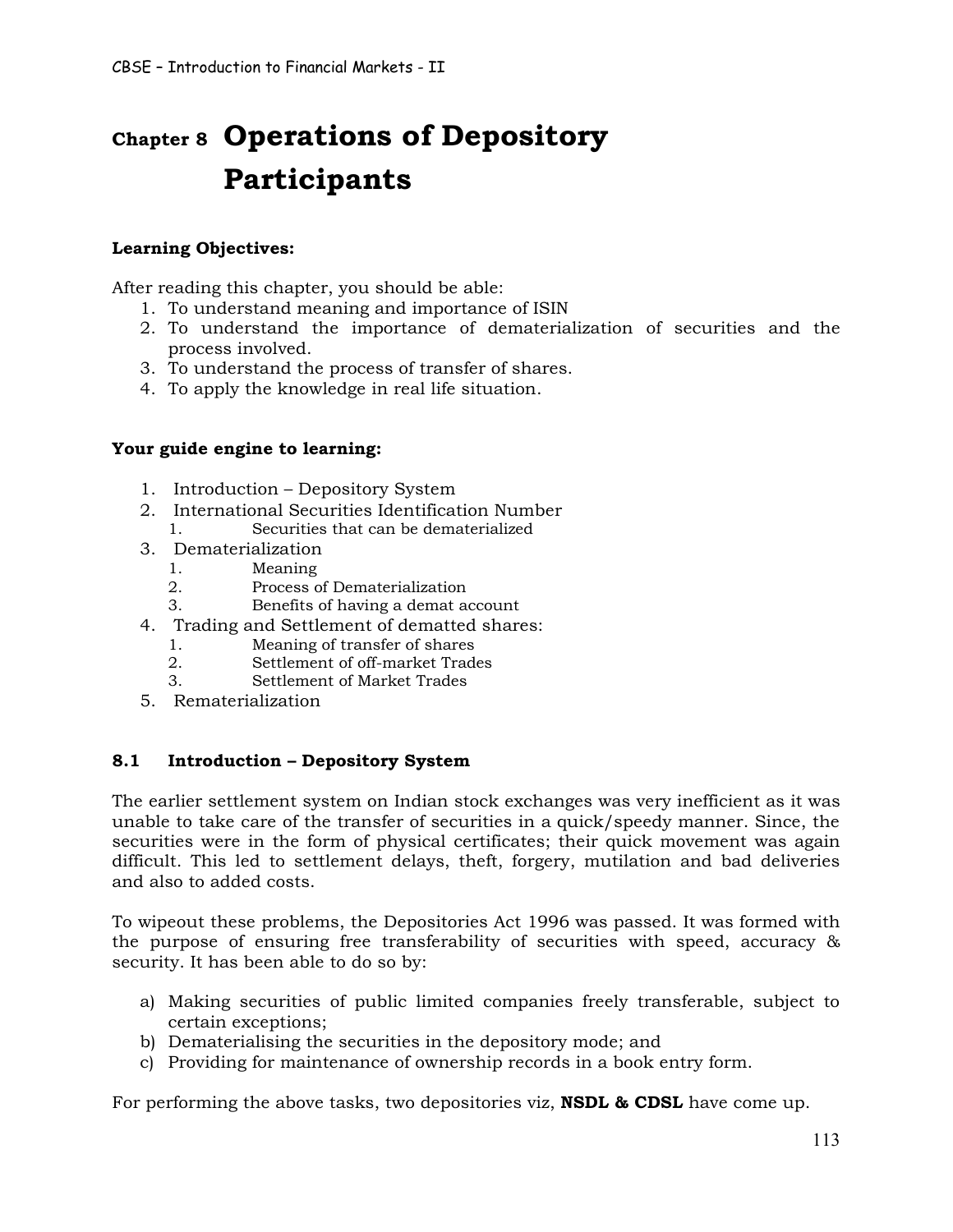**National Securities Depository Limited (NSDL)** does the above tasks for the trades done on NSE. It is a joint venture of:

- · IDBI (Industrial Development Bank of India Limited);
- · NSE (National Stock Exchange); and
- · UTI (Unit Trust of India).

NSDL is the first depository to be set up in India. It was registered by SEBI on June 7, 1996.

The second depository **Central Depository Services Limited (CDSL)** has been promoted by Bombay Stock Exchange and Bank of India. It was formed in February 1999. Both depositories have a network of Depository participants (DPs) which are further electronically connected to their clients. So, DPs act as a link between the depositories and the clients.

The **Depository system** to some extent works like the **banking system**. There is a central bank and the rules and regulations related to the working of all the commercial, foreign, co-operative and other types of banks are framed by the central bank. In order to do the daily transactions, the investors open an account with the associate banks, and not with the central one. Like an investor can have a bank account with more than one bank, similarly one can have more than one Demat Account. We can further bring out the similarities as well as the differences between the two in understanding the depository system. (See Table 8.1)

| Table 8.1A: NSDL - BANK: The Similarities                                                                                           |                                                                                                                                           |
|-------------------------------------------------------------------------------------------------------------------------------------|-------------------------------------------------------------------------------------------------------------------------------------------|
| <b>BANK</b>                                                                                                                         | <b>NSDL</b>                                                                                                                               |
| Holds funds in accounts<br>Transfers funds between accounts<br>Transfers without handling cash<br>$\bullet$<br>Safekeeping of money | Holds securities in accounts<br>Transfers securities between accounts<br>$\bullet$<br>• Transfers without handling physical<br>securities |
|                                                                                                                                     | Safekeeping of securities                                                                                                                 |

| Table 8.1B: NSDL - BANK: The Differences                                     |                                                                                                              |  |
|------------------------------------------------------------------------------|--------------------------------------------------------------------------------------------------------------|--|
| <b>BANK</b>                                                                  | <b>NSDL</b>                                                                                                  |  |
| holders<br>Either<br>οf<br>sign<br>can<br>instructions                       | All joint holders to sign instructions<br>$\bullet$<br>No minimum balance required<br>$\bullet$              |  |
| Minimum balance to be maintained<br>$\bullet$                                | Interest can be earned only by<br>$\bullet$                                                                  |  |
| Entitled for interest<br>$\bullet$<br>Uses balances in accounts<br>$\bullet$ | participating in Stock Lending Scheme<br>Does not move balances in account<br>$\bullet$                      |  |
| Nomination is kept confidential<br>$\bullet$                                 | without account holder's authorization<br>Signature and photograph of nominee<br>$\bullet$<br>to be provided |  |

As a broker represents their investors, and can trade on their behalf either on the stock exchange or off-market. Similarly, a Depository Participant (DP) is the representative (agent) of the investor in the depository system providing the link between the Company and the client through the Depository. The client's Depository Participant will maintain his securities account balances and intimate the status of the holding from time to time. According to SEBI guidelines, Financial Institutions like banks, custodians, stockbrokers etc. can become participants in the depository. A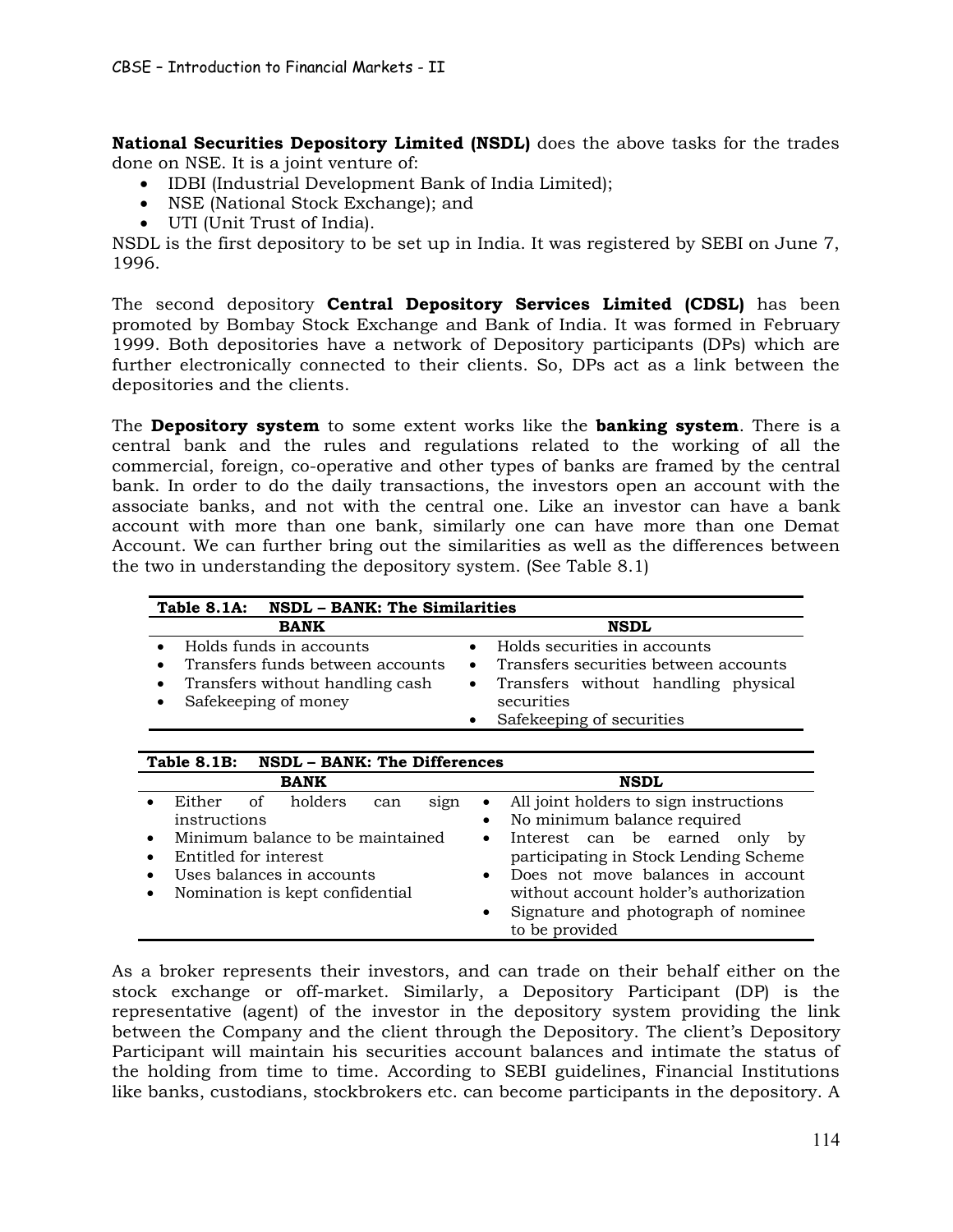DP is one with whom a client needs to open an account to deal in electronic form. While the Depository can be compared to a Bank, DP is like a branch of a bank with which one can have an account. Therefore, DPs are authorized to maintain accounts of dematerialized shares. They help in instantaneous electronic transfer of shares held in Demat form through **electronic book entry system**.

**Book entry system** is a system under which no physical transfer of securities takes place. In case of change of ownership rights, securities do not change hands physically. To facilitate the change of name/ownership rights, merely a book entry is passed. Since, the securities are fungible; transfer becomes easier. **Fungibility** means that all the holdings of a particular security are identical & inter-changeable & they have no unique characteristic such as distinctive number, certificate no., folio no. etc. To have a better understanding of the concept of fungibility, we can take an example of a currency note. Just as an Rs.100 note can be interchangeable with any other note of Rs.100, similarly securities of a company can be interchanged with any other security of the same company, as the distinctive number of the security does not matter.

Whenever securities are bought and sold, transfer of name has to take place. Earlier, when the securities were in the physical form, it used to take a lot of time as it was a cumbersome process. The physical securities were send to the R&TA (Registrar and Transfer Agents) appointed by the company along with the required form for change of name/transfer of securities. The R&TA (Registrar and Transfer Agents) used to make the due changes as required and send them back. This whole process was time consuming and sometimes the securities never reached its destination, thus creating lot of inconvenience to the investors. To get away with such problems, securities were changed into demat form which helped in quick transfer of securities and also eliminate the fear of theft, mutilation etc. Apart from getting the current holdings changed into demat form, one can also receive their shares in demat form when offered during an initial public issue by giving the appropriate instructions in the application itself. If one is adopting this approach, then he has to also furnish the details of his bank account number, name of the DP, DP ID and client ID to facilitate the transfer of securities.

# **Registered owner and Beneficiary owner**

All the public limited companies are required by the Companies Act 1956 to maintain an index of members, wherein they are required to keep a record or the owners of the company. With the concept of dematerialization of securities and transfer of shares through book entry system coming up, registered owners are NSDL and CDSL only. So, in the index of members of any company, there are only two registered owners, i.e. the two depositories. The depositories keep a track of all the clients through the depository participants. Therefore, **the registered owners are the depositories whereas the beneficiary owners are the people who are holding the securities at any given point of time.** Whenever a company declares a bonus issue, the securities are transferred in the name of the two depositories and they further transfer it to the clients through their participants. Therefore, the depositories are known as the registered owners and the investors are known as the beneficiary owners as they get the benefits of all the corporate actions.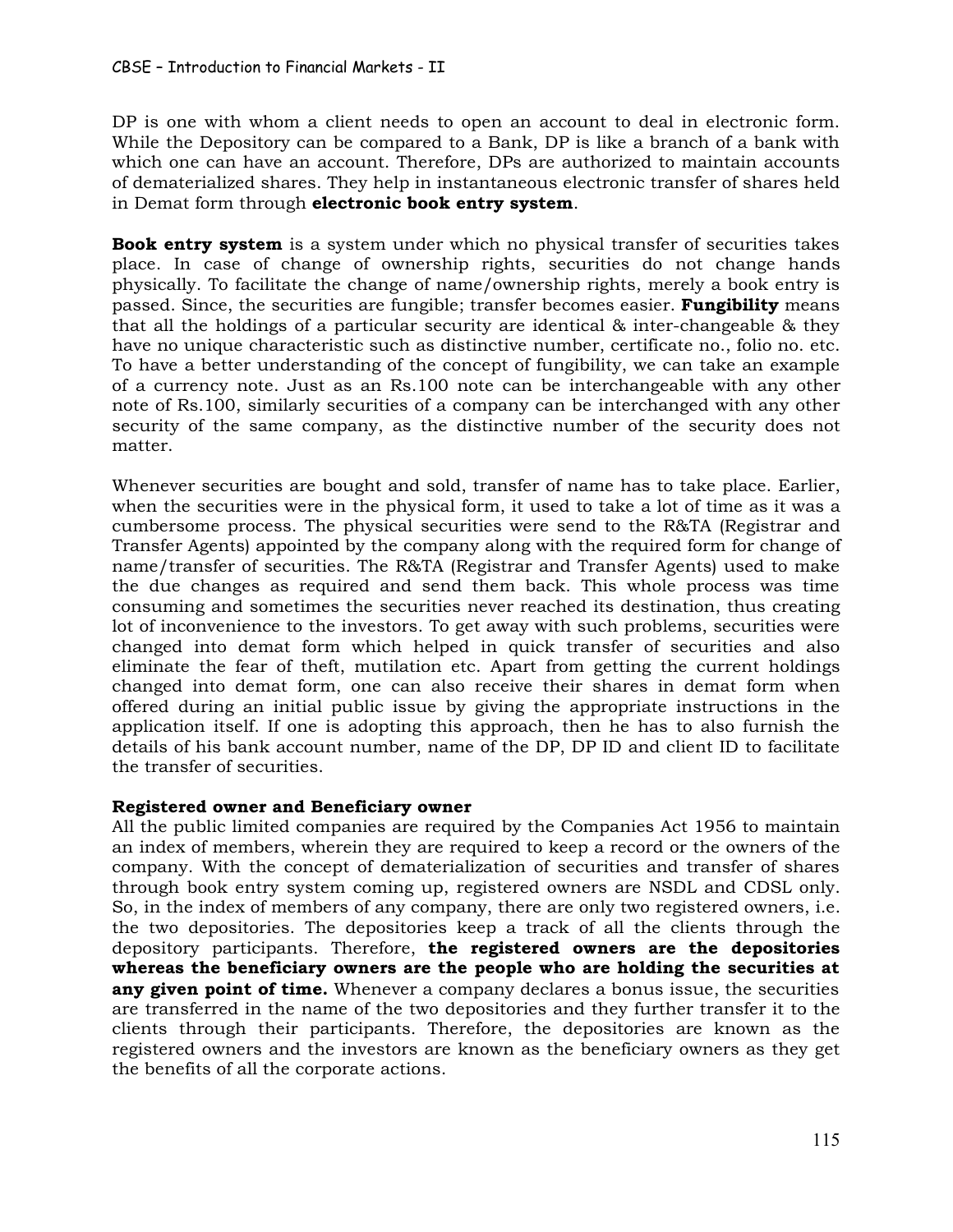Further, if a company declares a cash dividend, then the details of the holdings by the investors is given by the respective depository participants to the depository so that the details can further be given to the **RTA (Registrar and Transfer Agents)** which **would facilitate them to directly transfer** the amount to the bank account of the investor/holder through the ECS (Electronic Clearing System) system.

For having a security of a **company** in demat form, first a company has to opt for the same. A company can do so by getting itself **registered with at least one of the depositories.** For this, the company has to transfer all its shares to the depository. For differentiating among all the companies, International Securities Identification Number (ISIN) is assigned to them which are unique in nature.

# **8.2 International Securities Identification Number**

Each security issued bears a unique ISIN issued by the International Standards Organisation (ISO). In India, the task of issuing ISIN of various securities has been assigned by SEBI to NSDL. For Government securities, allotment of ISIN is done by Reserve Bank of India. Each member country has a different code according to the ISIN Standard (ISO 6166).

ISIN is a **twelve-character** long identification mark. It has three components – a pre-fix, a basic number and a check digit.

- · The **pre-fix** is a two digit country code as stated under ISO 3166 (IN for India).
- · The **basic number** is made up of nine alphanumeric characters (digits and/or alphabets).
- · The **check digit** at the end of the ISIN is computed to check the validity of the ISIN. It is calculated according to the modulus 10 "Double Add Double Check".

Distinct ISINs are allotted to securities issued by the same company, issued at different times or carrying different rights of different terms and conditions. Different ISINs are issued to physical and dematerialized securities of the same issue.

To understand it in a better manner, let's take an **example**:

ISIN **INE 475C 01 012** has the following break up:

- **IN** India
- **E** Company
- **475C** Company serial number
- **01** Equity (it can be mutual fund units, debt or government securities)
- **01** Issue number
- **2** Check digit

The **third character** represents the Issuer Type (E in the above example). It is as follows:

- A Central government security
- B State government security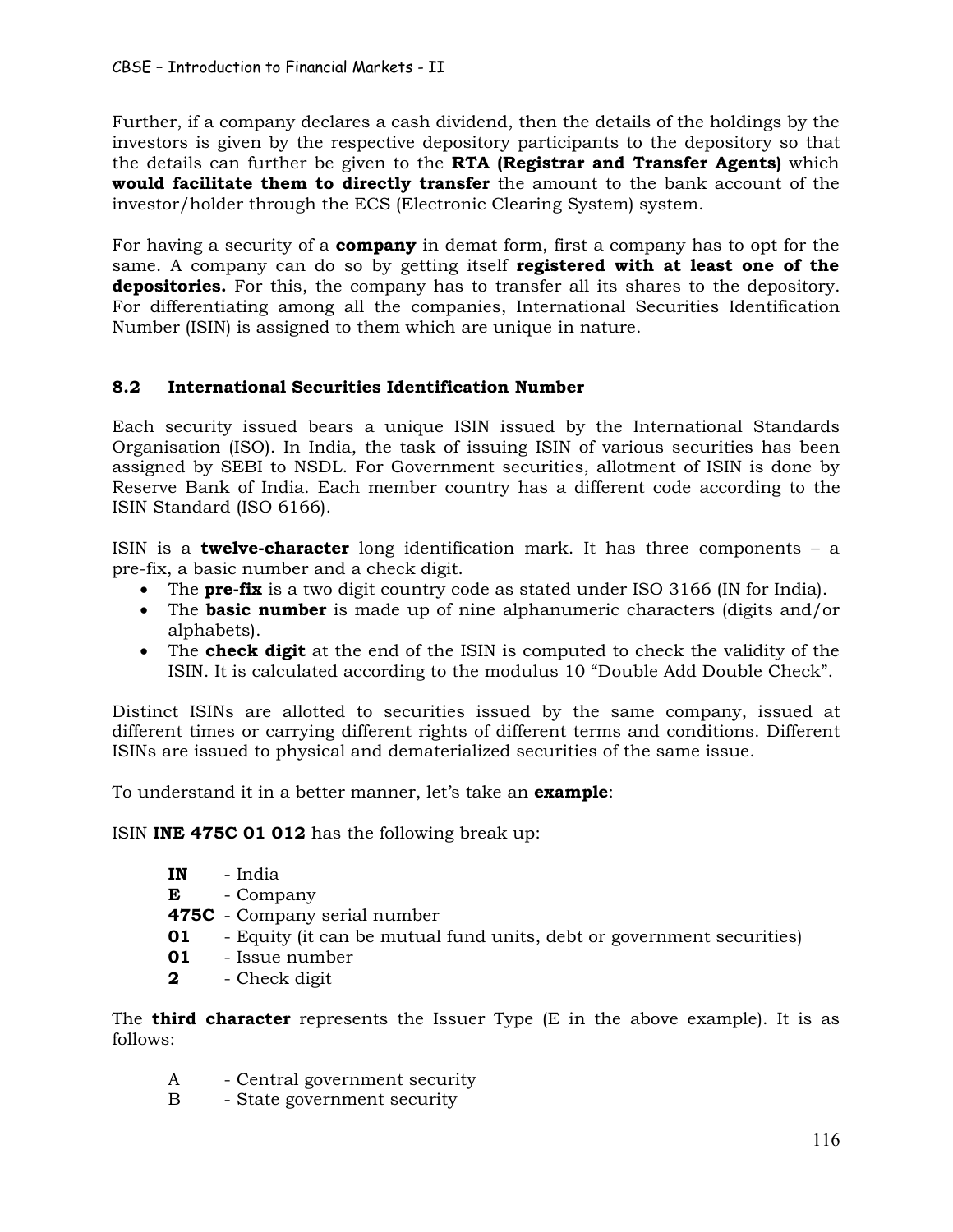- C Municipal corporation
- D Union Territories
- E Company, Statutory Corporation, Banking Company
- F Mutual funds including UTI

Maximum issuer types can be 35 (A to Z and 0 to 8.)

The characters **fourth to seventh** represents company identity. The first three characters are numeric and the fourth character is an alpha character.

The **eighth and the ninth** character represent security type for a given issuer. Both the characters are numeric.

| Security Type                           | Code |
|-----------------------------------------|------|
|                                         |      |
| Equity                                  | 01   |
| Non Voting Equity                       | 02   |
| Convertible Preference Shares           | 03   |
| Non Convertible Preference Shares       | 04   |
| Mutual Fund Units – Close ended         | 05   |
| Mutual Fund Units – Open ended          | 06   |
| <b>Secured Debentures</b>               | 07   |
| Unsecured Debentures                    | 08   |
| Regular Return Bonds - Promissory Notes | 09   |
| <b>Floating Rate Bonds</b>              | 10   |
| Deep Discount Bonds                     | 11   |
| <b>Step Discount Bonds</b>              | 12   |
| Warrants                                | 13   |

The **tenth and the eleventh** characters are serially issued for each security of the issuer entering the system.

The **last number** is double-add-double check digit.

# **8.2.1 Securities that can be dematerialised**

The entire depository system in India is governed by the rules made by the market regulatory SEBI. According to the SEBI (Depositories and Participants) Regulations, 1996, the following securities are eligible for holding in dematerialized form.

- 1. Shares, scrips, stocks, bonds, debentures, debenture stock or other marketable securities of similar nature of any incorporated company or other body corporate, including underlying shares of ADRs and GDRs.
- 2. Units of mutual funds, rights under collective investment schemes and venture capital funds, commercial paper, certificate of deposit, securitized debt, money market instruments, government securities, national saving certificates, kisan vikas patra and unlisted securities.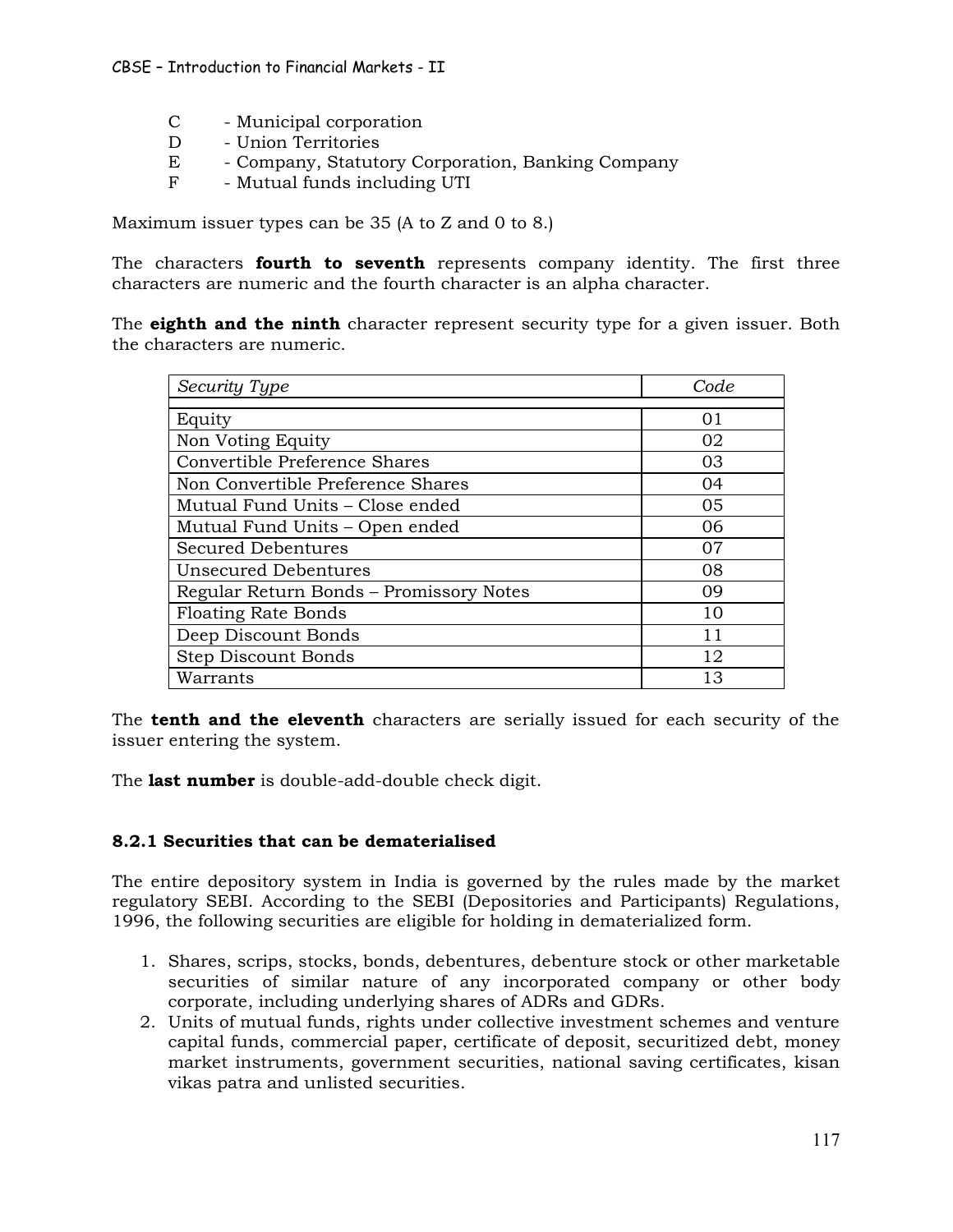# **Enrich your knowledge**

#### **Attention Investors! PAN Card is now mandatory for Demat Account**

**8.3 Demateria** With effect form April 1, 2006, SEBI has made PAN Card compulsory for all categories of investors for opening a Demat Account. Existing Demat Account holders would not be able to operate the accounts if they do not produce the PAN card or do not resolve discrepancies, if any, in the PAN details by Dec 31, 2006. Such account would be "Suspended from Debit" until PAN details are verified and updated by the depository participants (DP).

**lisation 8.3.1** In case of Demat accounts held jointly, all account holder need to provide their PAN cards.

Original PAN Cards need to be produce to be DP for verifying the photocopy.

#### *- Issued by NSDL in the interest of Demat account holders.*

Dematerial isation is a

**Meaning**

process by which the physical share certificates of an investor are taken back by the Company and an equivalent number of securities are credited in electronic form at the request of the investor. An investor will have to first open an account with a Depository Participant and then request for the dematerialisation of his share certificates through the Depository Participant so that the dematerialised holdings can be credited into that account. This is very similar to opening a Bank Account.

Dematerialisation of shares is optional and an investor can still hold shares in physical form. However, he/she has to demat the shares if he/she wishes to sell the same through the Stock Exchanges. Similarly, if an investor purchases shares, he/she will get delivery of the shares in demat form.

# **8.3.2 Process of Dematerialisation**

The following steps may be followed for getting physical securities converted into Demat form. The following diagram will make the understanding of the steps even better.

- **Step: 1** Client/Investor submits the DRF (Demat Request Form) and physical certificates (to be dematted) to the DP. DP checks whether the securities are available for demat. Client defaces the certificate by stamping **'Surrendered for Dematerialisation"**. DP punches two holes on the name of the company and draws two parallel lines across the face of the certificate. This ensures that your shares are not lost in transit or misused till credit is received by you in your demat account. The DP upon receipt of the shares and the DRF, will issue the client an acknowledgement and will send an electronic request to the Company.
- **Step: 2** DP enters the demat request in his system to be sent to NSDL.
- **Step: 3** DP dispatches the physical certificates along with the DRF to the R&T Agent.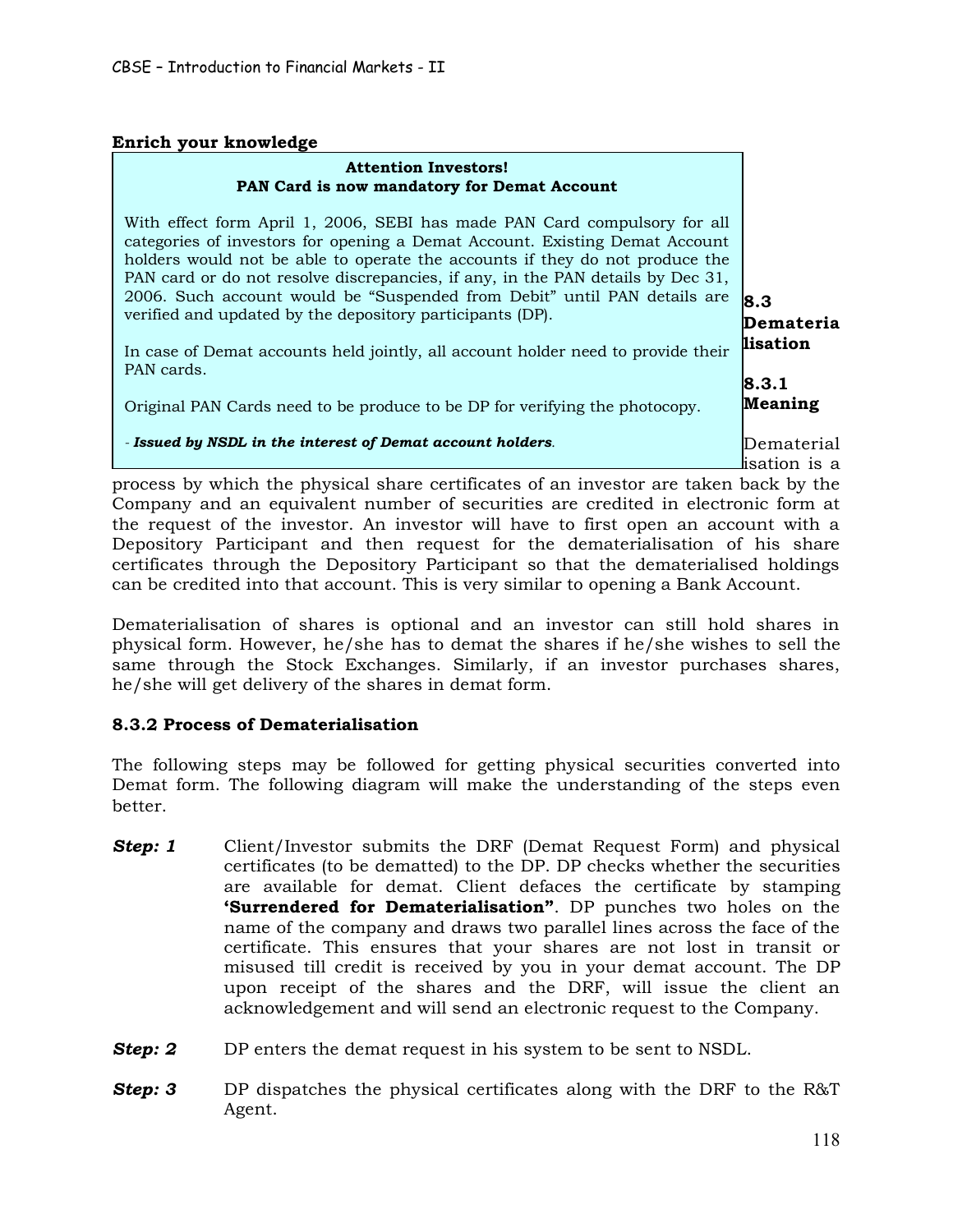- **Step: 4** NSDL records the details of the electronic request in the system and forwards the request to the R&T Agent.
- **Step: 5** R&T Agent, on receiving the physical documents and the electronic request, verify and check them. Once the R&T Agent is satisfied, dematerialization of the concerned securities is electronically confirmed to NSDL.
- **Step: 7** NSDL credits the dematerialised securities to the beneficiary account of the investor and intimates the DP electronically.
- **Step: 8** The DP issues a statement of transaction to the client.



# **DEMATERIALISATION REQUEST FORM**

| (to be filled-in by the DP) |       |  |
|-----------------------------|-------|--|
|                             | Date: |  |

Serial No. (Pre Printed)

I/We request you to dematerialise the enclosed certificates into my/our account as per the details given below:

| Client Id              |  |  |  |  |
|------------------------|--|--|--|--|
| Sole/First Holder Name |  |  |  |  |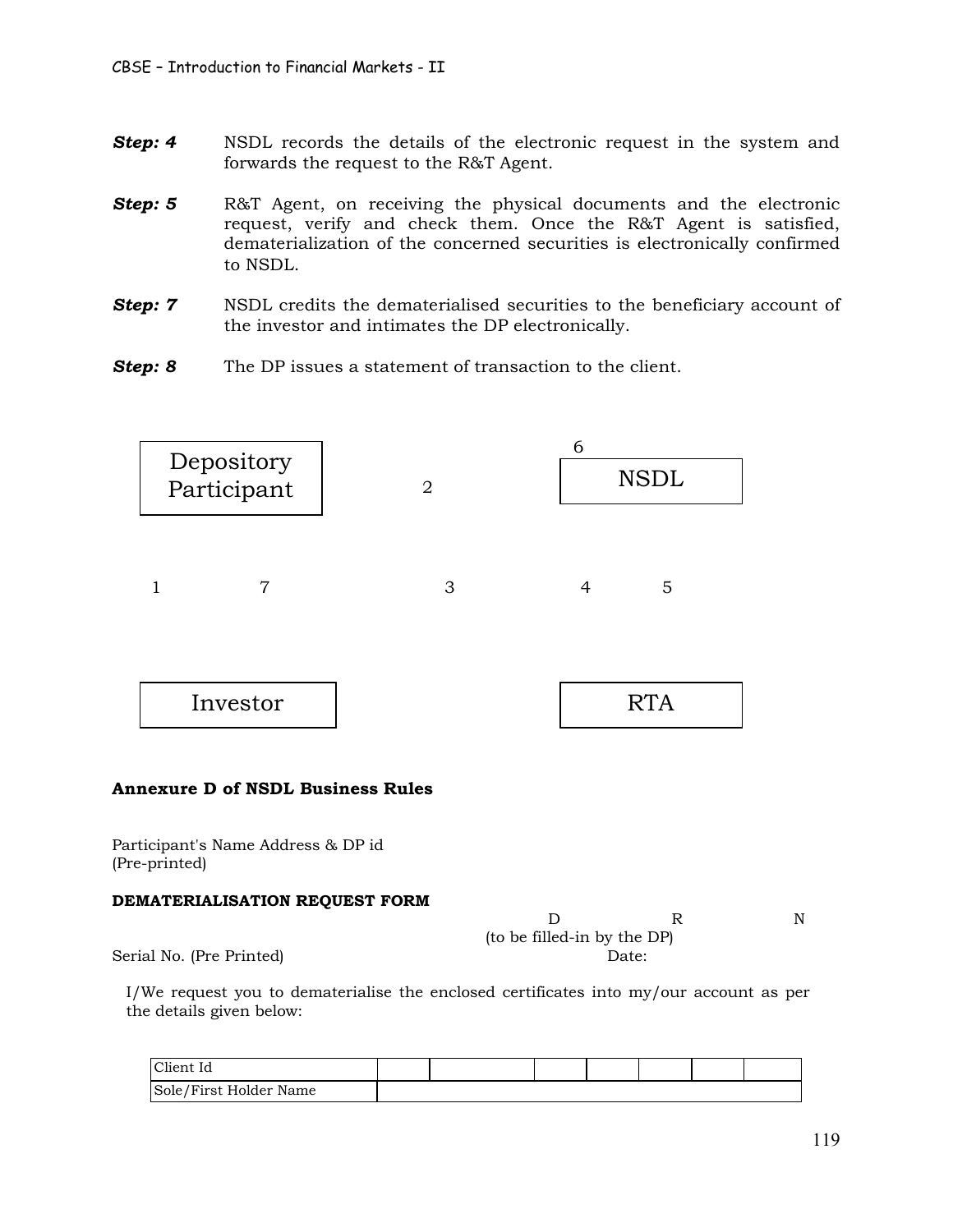| Second Holder Name                                                        |                                |
|---------------------------------------------------------------------------|--------------------------------|
| Third Holder Name                                                         |                                |
| Company Name                                                              |                                |
| Type of Security                                                          | Equity/Others (please specify) |
| Quantity to be Dematerialised<br>(in figures)<br>(in words)<br>(in words) |                                |
| Face Value                                                                |                                |
| ISIN (To be tilled in by the DP)                                          | N                              |

| Details of Securities : |                  |  |                      |    |          |
|-------------------------|------------------|--|----------------------|----|----------|
|                         | Free Securities  |  | Locked-in Securities |    |          |
| Folio No.               | Certificate Nos. |  | Distinctive Nos.     |    | Quantity |
|                         | From<br>To       |  | From                 | To |          |
|                         |                  |  |                      |    |          |
|                         |                  |  |                      |    |          |
|                         |                  |  |                      |    |          |
|                         |                  |  |                      |    |          |
|                         |                  |  |                      |    |          |

Total No of Certificates: \_\_\_\_\_\_\_\_\_\_\_\_\_\_\_\_\_\_\_\_\_\_\_\_\_\_\_\_\_\_\_\_\_\_\_\_\_\_

#### **Details of Locked-in Securities:**

| Lock in reason       |  |
|----------------------|--|
| Lock in release date |  |

(In case the space is found to be insufficient, an annexure containing the certificate details in the same format may be attached. Please use separate form for tree securities and locked-in securities)

#### **Declaration**

I/we hereby declare that the above mentioned securities are registered in my/our name. The original certificates are hereby surrendered by me/us for dematerialisation. I/We also hereby declare that the securities surrendered by me/us for dematerialisation are free from any lien or charge or encumbrance and represents the bonafide securities of the company to the best of my/our knowledge and belief.

| Holder(s)         | Signature(s) |
|-------------------|--------------|
| Sole/First Holder |              |
| Second Holder     |              |
| Third Holder      |              |

#### **Participant Authorisation**

We have received the above-mentioned securities for dematerialisation. The application form is verified with the certificates surrendered for dematerialisation and we certify that the application form is in accordance with the details mentioned in the enclosed certificates. It is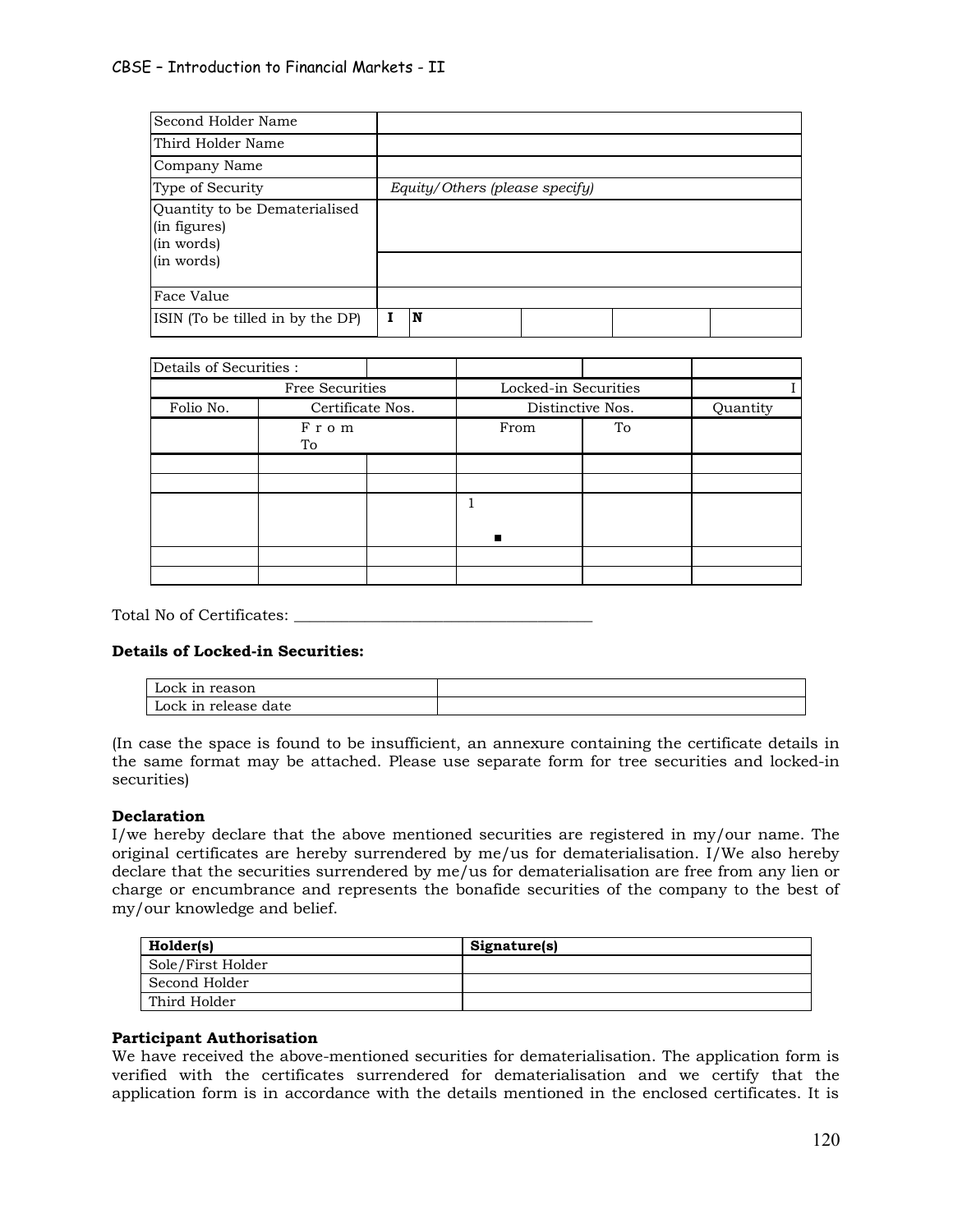also certified that the holders of the securities have beneficiary account with us in the same name(s).

#### **Name of the Executive:**

#### **Signature: Participant's Stamp & Date**

#### **Acknowledgement**

#### **Serial No. (Pre-printed)**

**Enrich your knowledge**

We hereby acknowledge the receipt of \_\_\_\_\_\_\_\_\_\_\_\_\_\_\_\_\_\_\_\_\_\_\_\_\_ shares/units/bonds/debentures of \_\_\_\_\_\_\_\_\_\_\_\_\_\_\_\_\_\_\_ surrendered for dematerialisation by Mr/Ms/M/s \_\_\_\_\_\_\_\_\_\_\_\_ having Client id \_\_\_\_\_\_\_\_\_\_\_\_\_\_\_\_\_\_\_\_\_\_\_.

#### **Date: Participant's Stamp & Signature Participant's Stamp & Signature**

| Dematerialisation:                                                                          |                            |                     |
|---------------------------------------------------------------------------------------------|----------------------------|---------------------|
|                                                                                             | Table 8.2                  |                     |
| Month/year                                                                                  | <b>Demat Quantity (cr)</b> | Demat Value (Rs cr) |
| Aug-05                                                                                      | 14,708                     | 17,71,445           |
| Aug- $06$                                                                                   | 19,040                     | 25,79,119           |
| Aug- $07$                                                                                   | 22,014                     | 38,66,690           |
| As on August 31, 2007,<br>22,014 cr.<br>securities<br>having<br><sub>of</sub><br>value<br>a |                            |                     |

### **8.3.3 Benefits of having a demat account**

- I. Trading in the shares of the Company is now under the compulsory demat segment. With SEBI making demat mandatory on most of the traded scrips, electronic transaction will be the only way everyone will trade.
- II. No stamp duty for transfer of securities in the electronic form. In case of transfer of physical shares, stamp duty is payable on the market value of shares being transferred.
- III. All risks associated with physical certificates such as delays, loss, in transit, theft, mutilation, bad deliveries, etc. eliminated. The shares can be kept in the "Frozen Mode" by your Depository Participant under the specific instructions of the client.
- IV. The concept of an "odd lot" in respect of dematerialized shares stands abolished, i.e. in the demat mode, market lot becomes one share.
- V. Dematerialised securities are most preferred by banks and other financiers for providing credit facility against securities. Generally, demat securities attract lower margin and lower rates of interest compared to physical securities.
- VI. Even in the electronic mode of trading, the payment mechanism (usually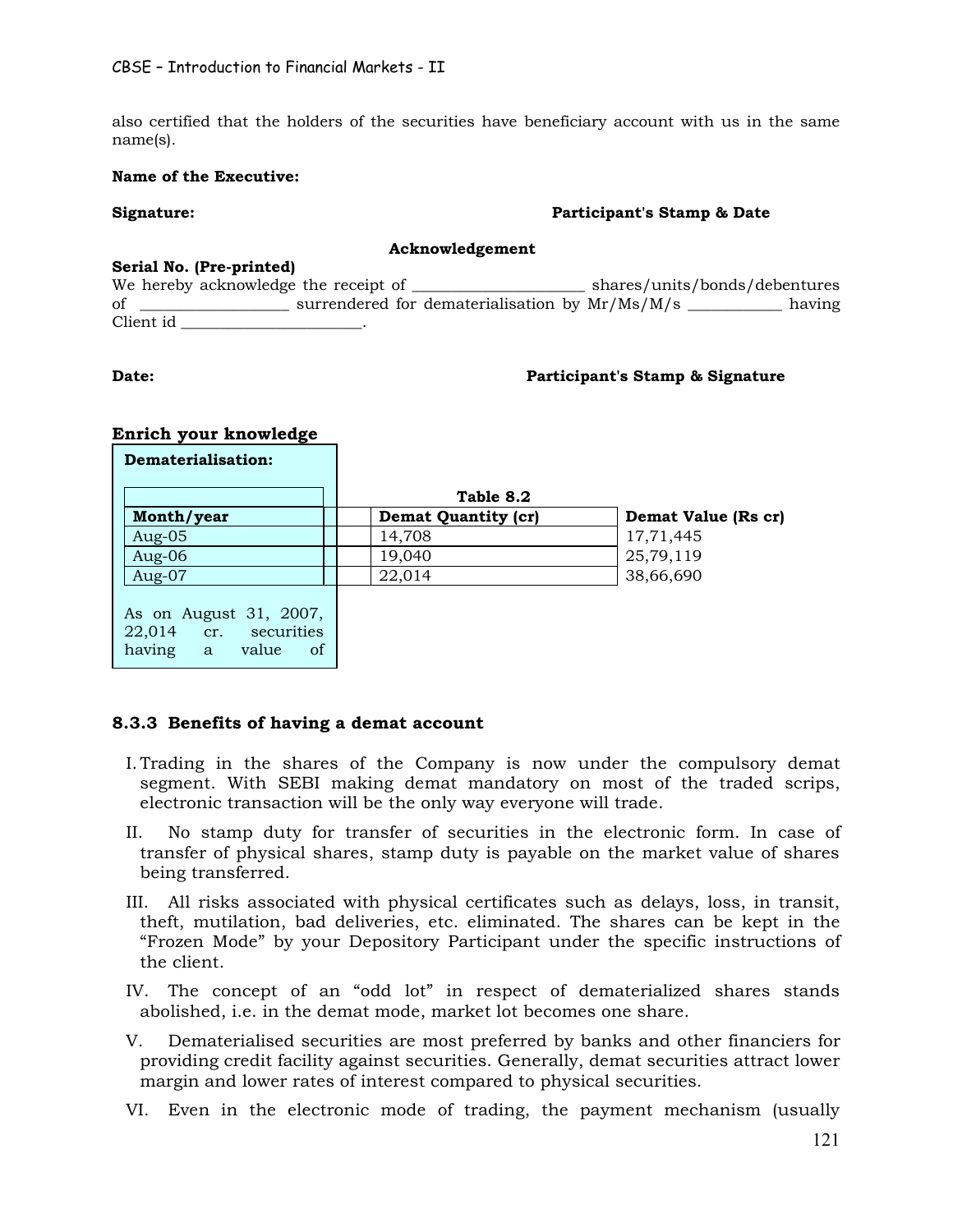through a broker) between the buyer and seller continues to be as before. Also the usual brokerage charges would have to be incurred. However, after the settlement, pay in and pay out are on the same day for scripless trading which means you get your securities as well as cash immediately.

- VII. Shares bought or sold are transferred in your name on the very next day of pay out. In case of physical shares, transfer of ownership takes 30 days or sometimes even more.
- VIII. No courier/postal charges for sending share certificates/transfer deeds.
- IX. Facility for freezing/locking of investor accounts, which enables you to make your account non-operational, for instance if you are abroad.
- X. Facility to pledge and hypothecate your securities available.
- XI. As the Depository System becomes popular, brokers will be increasingly reluctant to deal with physical shares.
- XII. Investors prefer to buy shares which are already in dematerialised form.

| Investors:        |           |                               |
|-------------------|-----------|-------------------------------|
|                   | Table 8.4 |                               |
| <b>Month Year</b> |           | <b>Client Accounts</b>        |
|                   |           | <b>No. of Accounts (Lakh)</b> |
| Aug-05            |           | 68.05                         |
| Aug-06            |           | 78.33                         |
| Aug-07            |           | 79.16                         |

# **Enrich your learning**

# **Enrich your learning**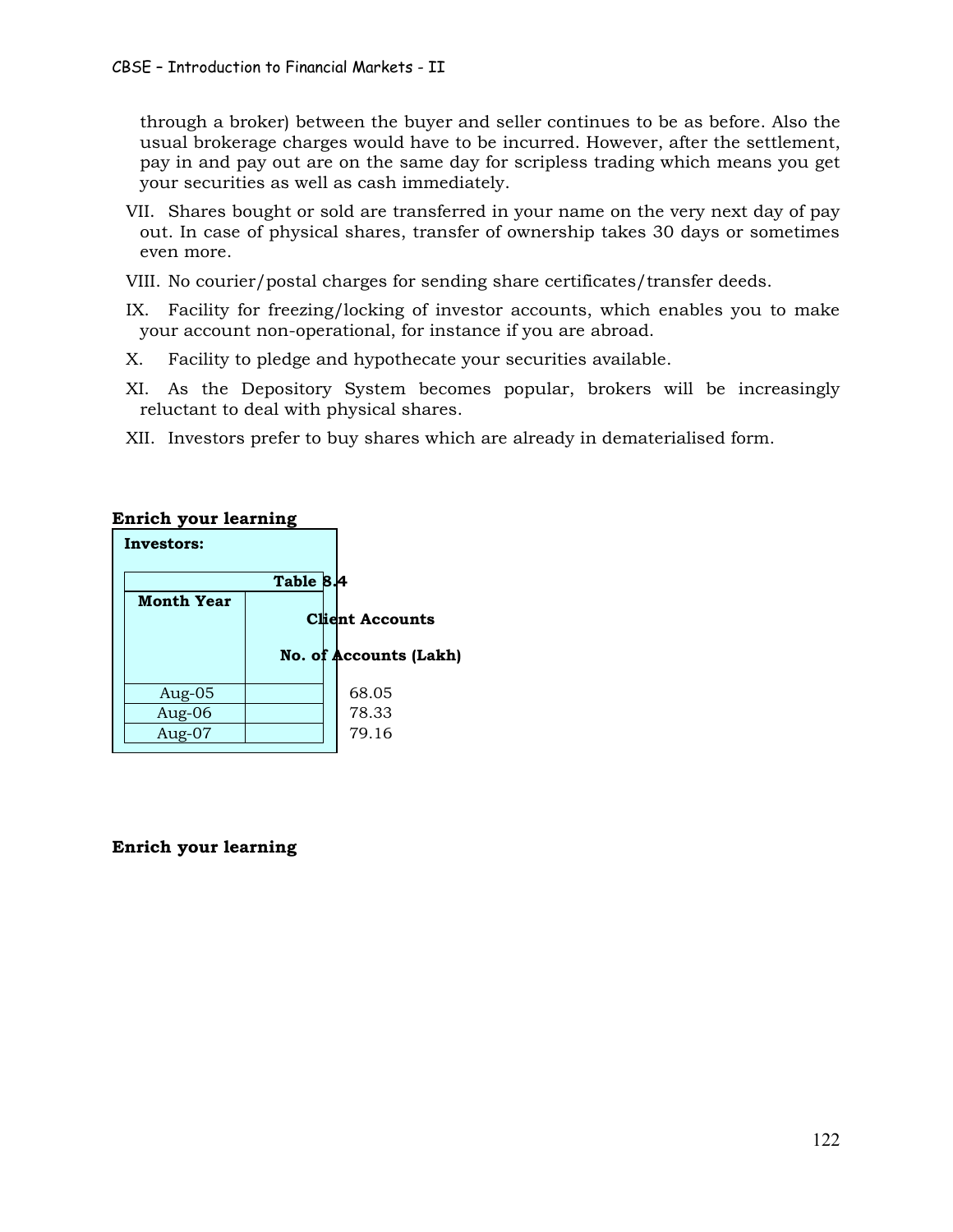#### **Enrich your knowledge**

### **SMS Alert facility for NSDL demat account holders** NSDL has launched SMS

Alert facility for demat account holders whereby investors can receive alerts for debits (transfers) to their demat accounts and for credits in respect of corporate

### **8.4 Trading and Settlement of dematted shares**

### **8.4.1 Meaning of transfer of shares**

One of the most important functions of the depositories is to provide the facility of transfer of shares. It basically means transfer of ownership from the seller to the buyer at the instruction of the account holder. Both the buyer (transferee) and the seller (transferor) have to give instructions to their respective depository participants regarding the transfer of ownership. A transferee is allowed to give Standing Instructions (SI) to the DP regarding the credit. But a beneficiary account can be debited only if the beneficiary owner has given the Delivery Instructions (DI) in the prescribed form.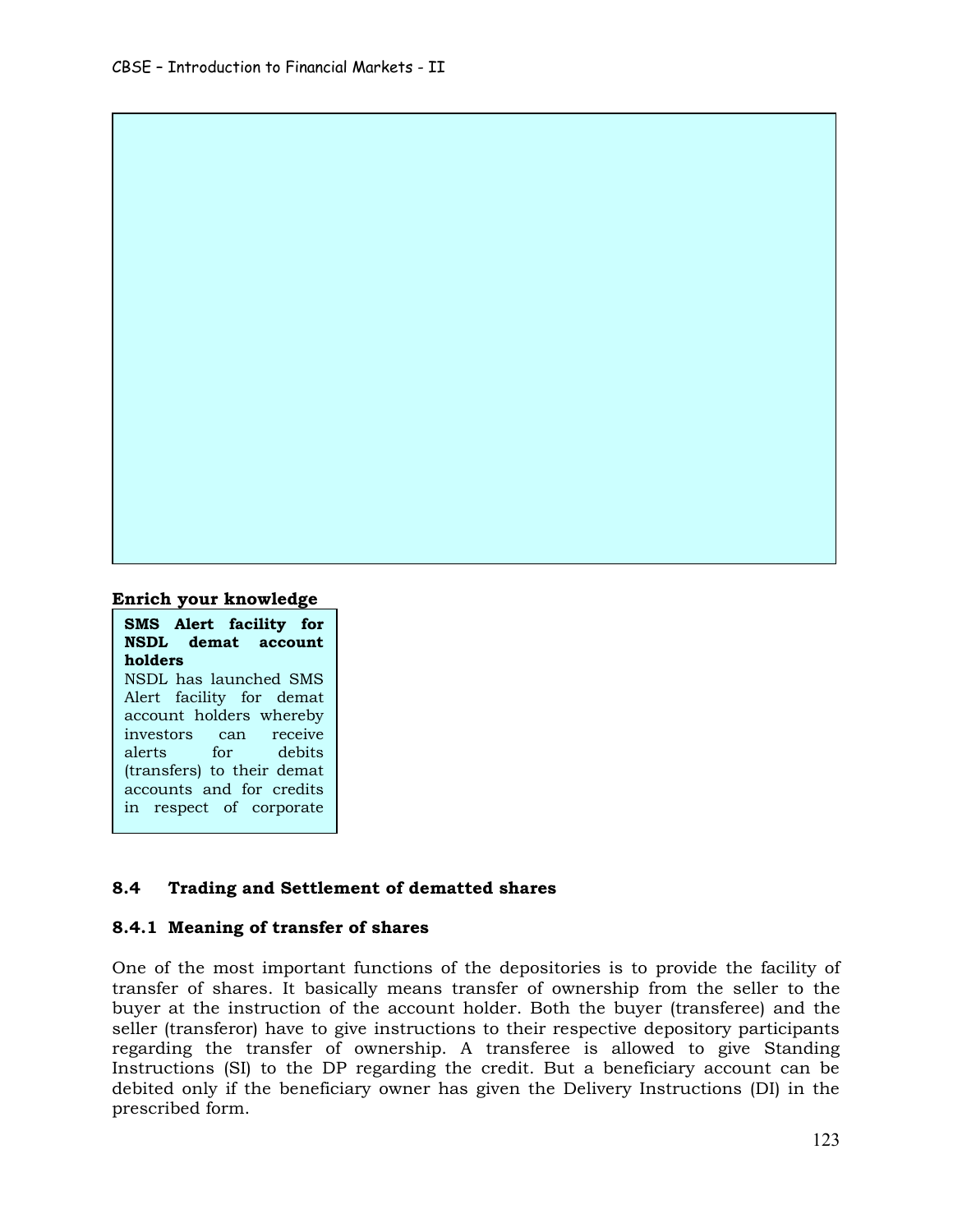Transfers can arise out of Off-market Trades or Market Trades. Any trade carried out without the participation of the clearing corporation is called **off-market trade**, i.e. trades cleared and settled without the intervention of NSCCL. Generally, bulk deals between institutions; trades between private parties, transfer of securities between a client and a sub-broker are off-market trades. On the other hand, a **market trade** is one which is settled through the clearing corporation. All the trades done in a regular manner on the exchange are a part of market trade. Even the negotiated trades done with the intervention of the clearing corporation are a part and parcel of market trades.

# **8.4.2 Settlement of Off–market Trades**



- **Step: 1** Seller gives delivery instructions to his DP to move securities from his account to the buyer's account.
- **Step: 2** Buyer automatically receives the credit of the securities into his account on the basis of standing instruction for credits.
- **Step: 3** Buyer receives credit of securities into his account only if he gives receipt instructions, if standing instructions have not been given.
- **Step: 4** DP needs to be extra careful in verifying the signature of the client if large quantities of securities are being debited to the account.
- **Step: 5** Funds move from buyer to seller outside the NSDL system.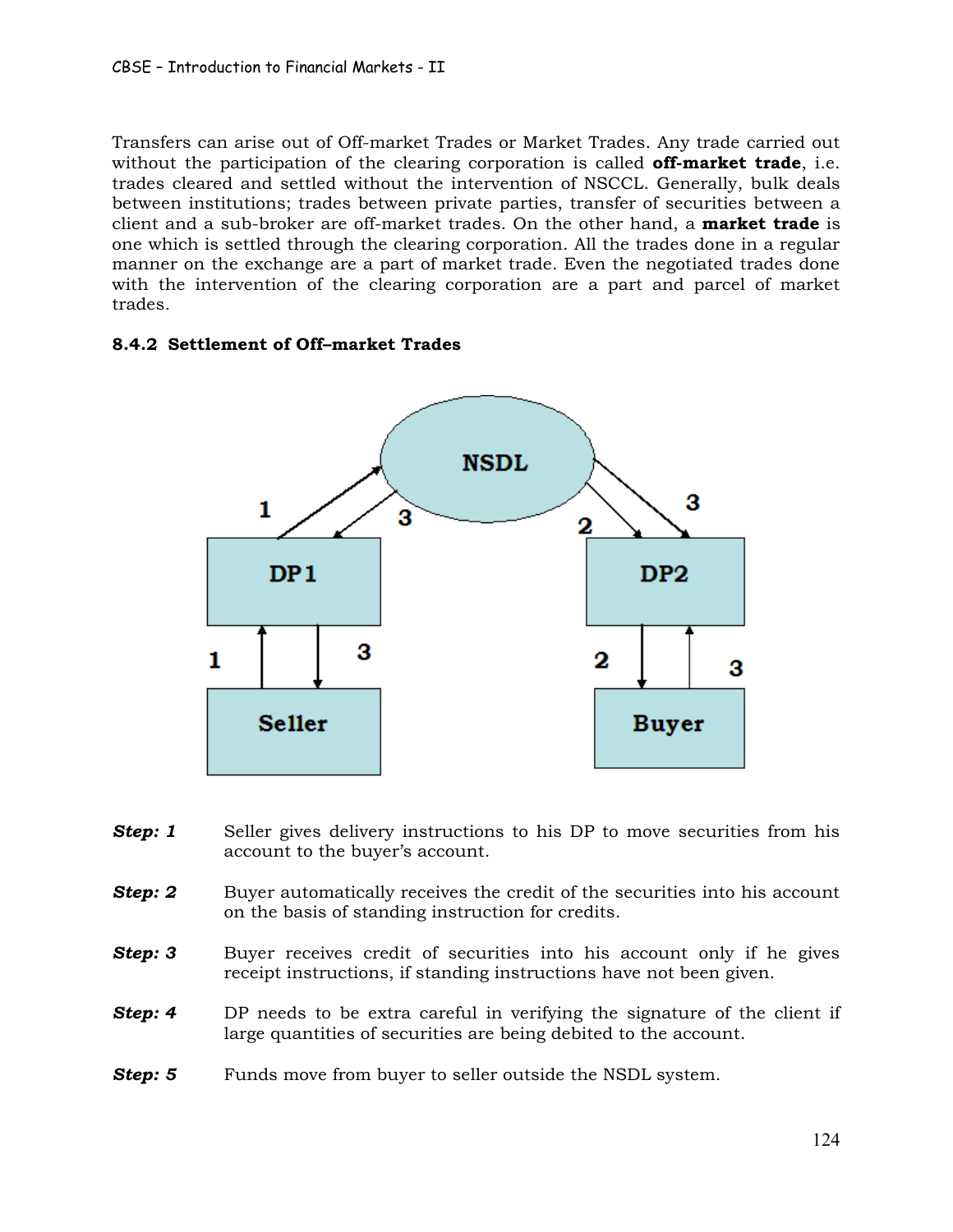In case of Off-market trades, all the funds related settlements are made outside the system of NSDL and NSCCL. Only the transfer of securities is done through the NSDL channel. Therefore, NSCCL is not responsible for the timely payment of funds.

# **8.4.3 Settlement of Market Trades**

Market trades include all the trades done through the NSE system. Even the trades done through negotiation, wherein the buyers and sellers fix a deal on their own but want that the securities should move through the NSDL system, and the clearing and settlement through the NSCCL will also be a part of market trades.



- **Step: 1** Seller gives delivery out instructions to his DP to move securities from his account to his broker's account.
- **Step: 2** Securities are transferred from broker's account to CC on the basis of a delivery out instruction.
- **Step: 3** On the pay-out day securities are moved from CC to buying broker's account.
- **Step: 4** Buying broker gives instructions and securities move to the buyer's account.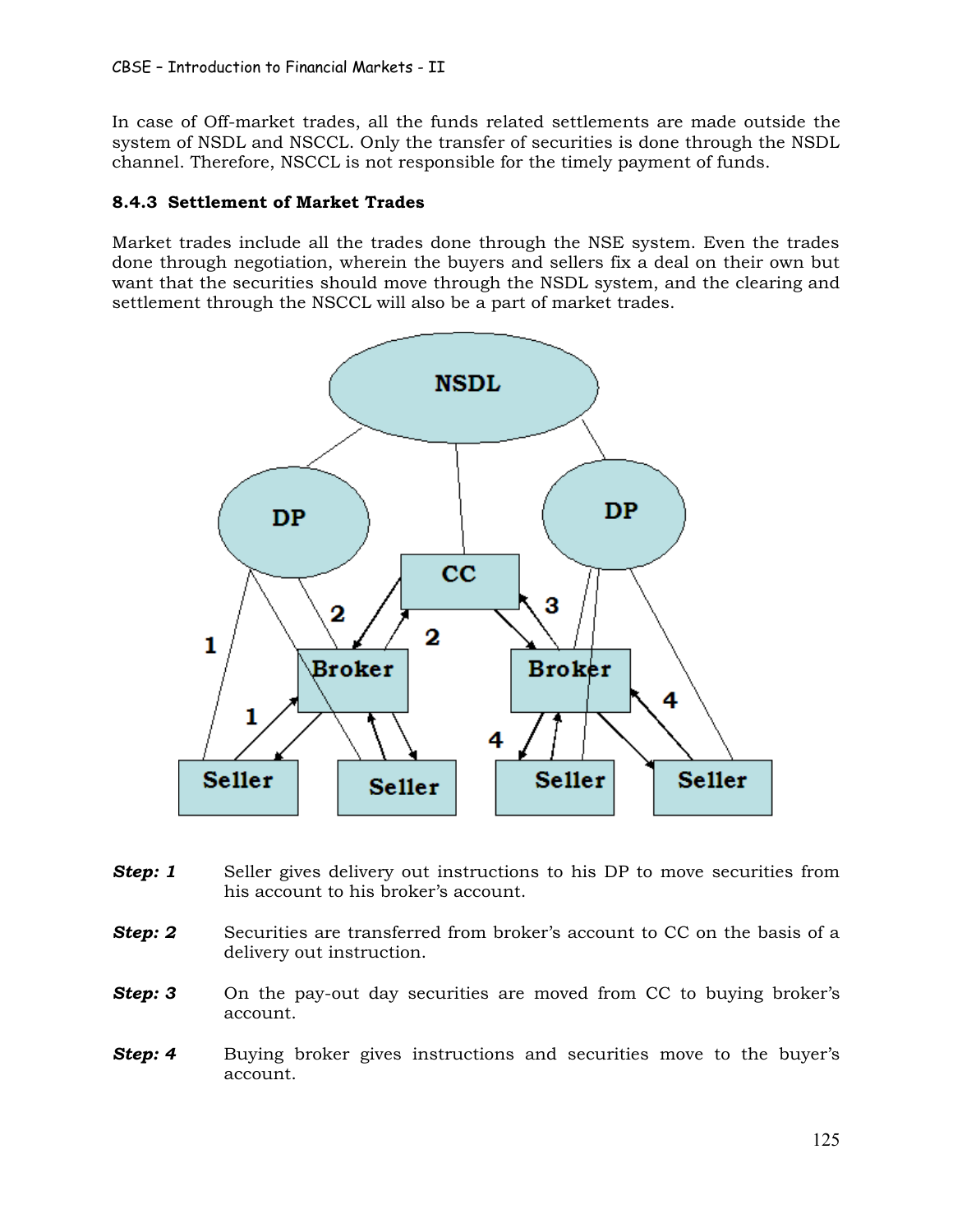## **National Securities Clearing Corporation of India Limited (NSCCL)**

The National Securities Clearing Corporation Ltd. (NSCCL), was incorporated in August 1995. It is a wholly owned subsidiary of NSE and was set up to bring and sustain confidence in clearing and settlement of securities; to promote and maintain, short and consistent settlement cycles; to provide counter-party risk guarantee, and to operate a tight risk containment system. NSCCL commenced clearing operations in April 1996.

NSCCL has successfully brought about an up-gradation of the clearing and settlement procedures and has brought Indian financial markets in line with international markets.

#### **Enrich your knowledge**

| <b>Transfer and</b><br><b>Transmission</b>                                    |
|-------------------------------------------------------------------------------|
| The Companies Act, 1956<br>distinguishes transfer of                          |
| shares from transmission<br>of shares. While the<br>former is a voluntary act |
| on the part of the<br>transferor, the latter is                               |
| out of compulsion. It                                                         |

### **8.5 Rematerialisation**

Securities can be changed from demat form to physical form. For this one has to submit a **Rematerialisation Request Form (RRF)** through the concerned DP in the same manner as Dematerialisation. The Depository Participant will forward the request to the Depository after verifying that the client has the necessary securities in balance. The Depository in turn will intimate the Registrar and Transfer Agents of the Company who will print and dispatch the share certificates for the number of shares so rematerialised and the beneficiary account will be debited by the Depository and credited with the Company.

It is not necessary that one gets the shares of the same folio number. The Registrars and Transfer Agents will print new certificates with a new range of certificate numbers. The investor will be allotted a new folio number; however if one is already having an existing folio number, he may be allotted the same.

#### **Annexure H of NSDL Business Rules**

#### **REMATERIALISATION REQUEST FORM (pre-printed serial nos.)**

| $- - -$<br>$\overline{ }$<br>$- - - -$<br>IP<br>$\mathbf{M}$ |  |  |  |  |  |  |  |  |  |
|--------------------------------------------------------------|--|--|--|--|--|--|--|--|--|
|                                                              |  |  |  |  |  |  |  |  |  |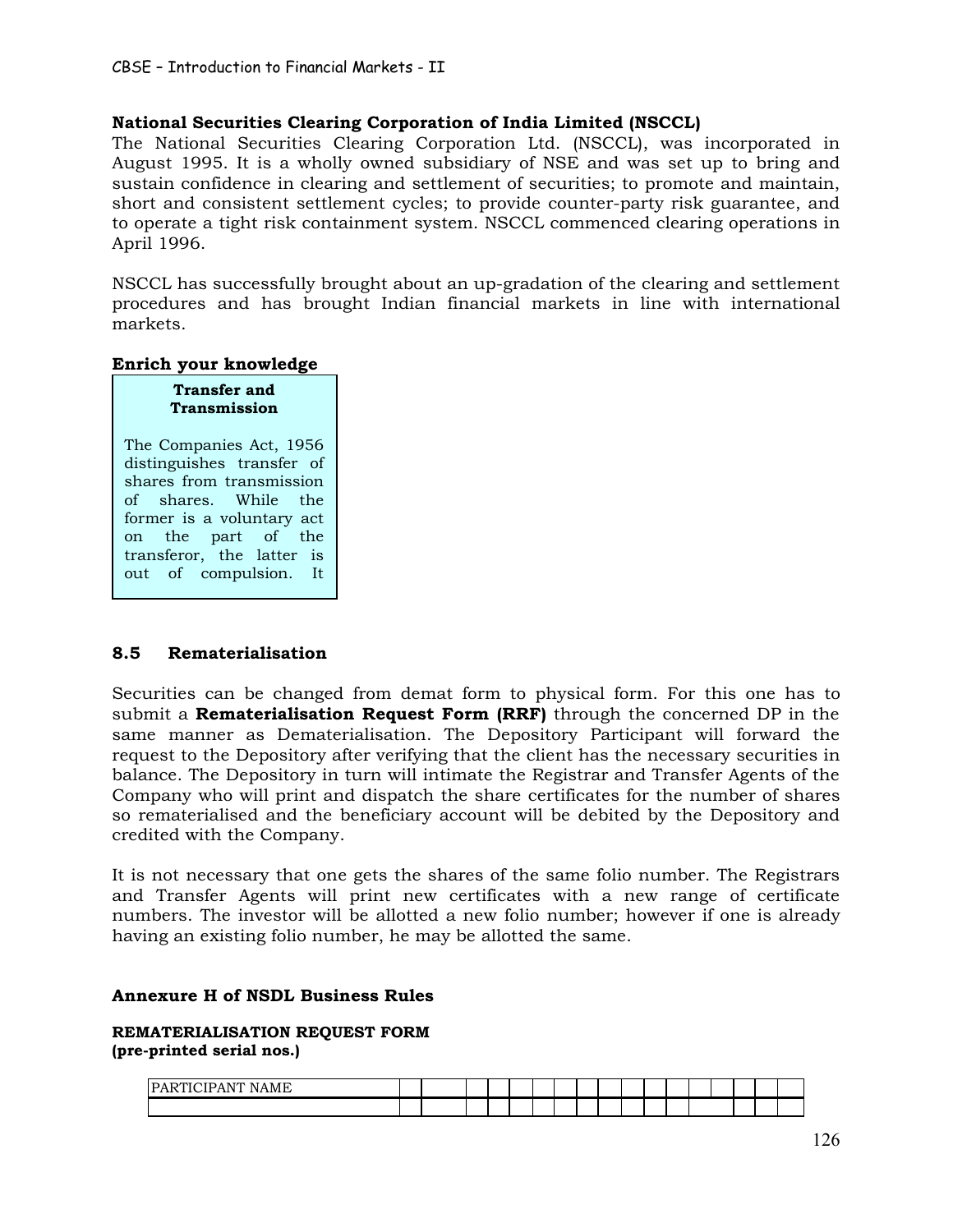| DEPOSITORY PARTICIPANT - ID |             |  |
|-----------------------------|-------------|--|
| <b>RRN</b>                  | <b>DATE</b> |  |

I/We hereby declare that the below mentioned account may be debited to the extent of my/our remateriaiisation request and equivalent certificates be issued for the same. I/We hereby declare that the below mentioned person(s) are the beneficial owners of the securities mentioned.

|  | No. of Securities to be Rematerialised |  | (nos) |  |  |  |  |  |  |  |  |  |
|--|----------------------------------------|--|-------|--|--|--|--|--|--|--|--|--|

|                         | (in words)         |
|-------------------------|--------------------|
| Lot Type Requested      | Market lot / Jumbo |
| Name of the Security    |                    |
| Name of Issuing Company |                    |
| Face Value              |                    |
| <b>ISIN</b>             |                    |

The remateriaiisation request is for locked shares Yes/ No

Quantity:

Lock in Reason:

Lock in Release Date (dd-mm-yyyy)

Address: (to be filled in only if change in address is to be recorded)

|  |  |  |  |  |  |  |  | Pin |  |  |  |  |  |  |
|--|--|--|--|--|--|--|--|-----|--|--|--|--|--|--|

Authorised Signature(s)

Name Signature

First/Sole Holder Second Holder Third Holder

### **Participant Authorisation**

Received the above mentioned securities for remateriaiisation from

| Account No. |  |  |
|-------------|--|--|
| <b>ISIN</b> |  |  |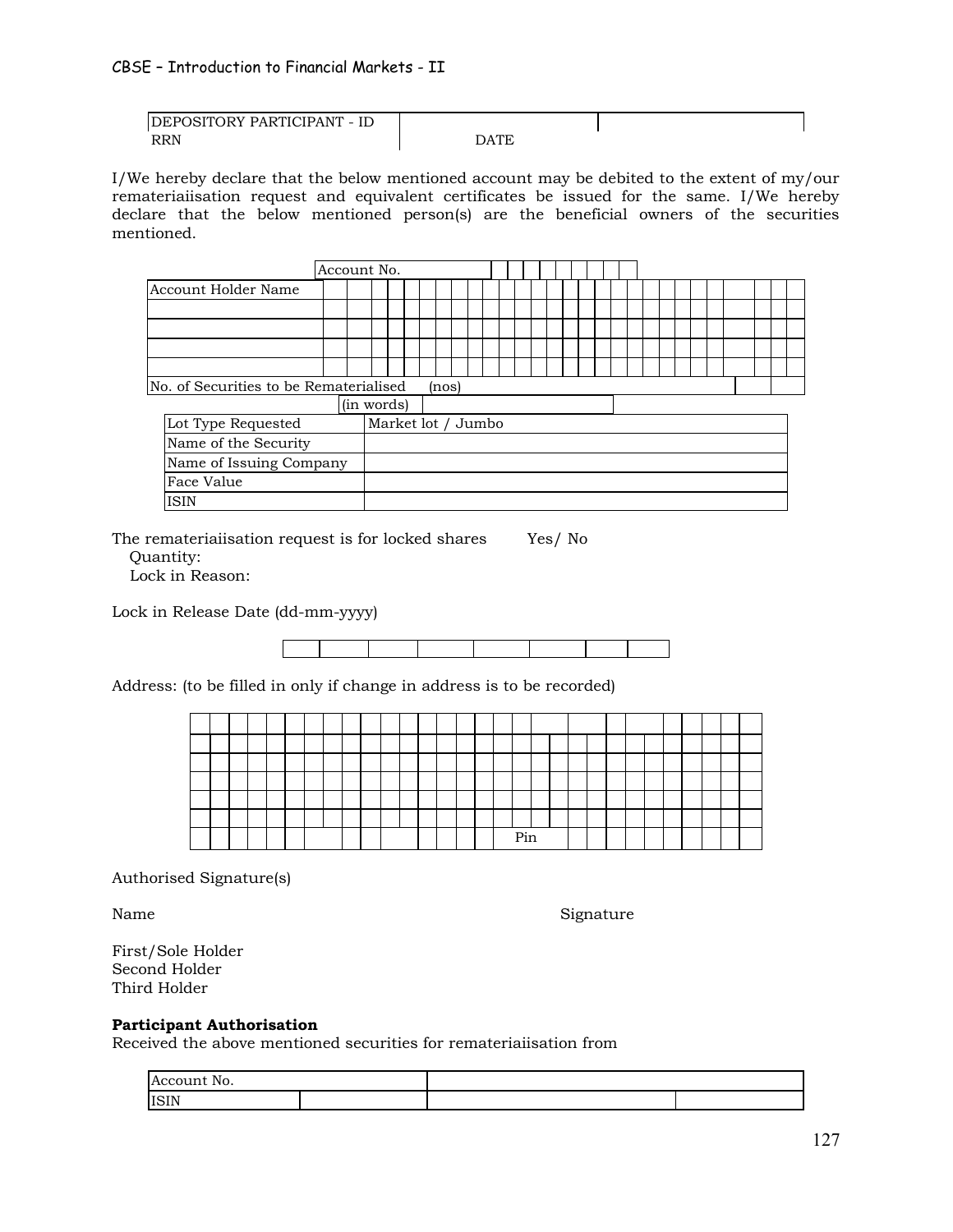| Date                     |  |  |  |  |  |  |  |  |
|--------------------------|--|--|--|--|--|--|--|--|
| Account No               |  |  |  |  |  |  |  |  |
| Name of the first holder |  |  |  |  |  |  |  |  |
|                          |  |  |  |  |  |  |  |  |
|                          |  |  |  |  |  |  |  |  |
|                          |  |  |  |  |  |  |  |  |

The application form is verified with the details of the beneficial owner's account and certifies that the application form is in order. The account has sufficient balances to accept the rematerialisation as requested. It is also certified that the beneficial owner's signatures are verified and found in order. The other details of the beneficial owners as extracted from the records are enclosed

Forwarded by: (Seal)

Signature:

(Name of the Executive)

#### **(To be printed from the system) Remat Request No. Status: Sub - Status: (Occupation):**

#### **In Case** of **individuals**

| Name(s') in full  |  |  |  |  |  |  |  |  |  |  |  |  |  |  |
|-------------------|--|--|--|--|--|--|--|--|--|--|--|--|--|--|
| First/Sold holder |  |  |  |  |  |  |  |  |  |  |  |  |  |  |
| Second holder     |  |  |  |  |  |  |  |  |  |  |  |  |  |  |
| Third holder      |  |  |  |  |  |  |  |  |  |  |  |  |  |  |

#### **In case of Corporates**

Name

| .            |  |  |  |  |  |  |  |  |  |  |  |  |  |
|--------------|--|--|--|--|--|--|--|--|--|--|--|--|--|
|              |  |  |  |  |  |  |  |  |  |  |  |  |  |
|              |  |  |  |  |  |  |  |  |  |  |  |  |  |
|              |  |  |  |  |  |  |  |  |  |  |  |  |  |
|              |  |  |  |  |  |  |  |  |  |  |  |  |  |
|              |  |  |  |  |  |  |  |  |  |  |  |  |  |
| Full Address |  |  |  |  |  |  |  |  |  |  |  |  |  |
|              |  |  |  |  |  |  |  |  |  |  |  |  |  |
|              |  |  |  |  |  |  |  |  |  |  |  |  |  |
|              |  |  |  |  |  |  |  |  |  |  |  |  |  |
|              |  |  |  |  |  |  |  |  |  |  |  |  |  |
|              |  |  |  |  |  |  |  |  |  |  |  |  |  |
|              |  |  |  |  |  |  |  |  |  |  |  |  |  |

### **Tax Information**

Sole/First Applicant Second Applicant Third Applicant

#### **Residential status: In Case of NRI Holding** PAN/GIR No

**Resident/NRI** Circle/ward/district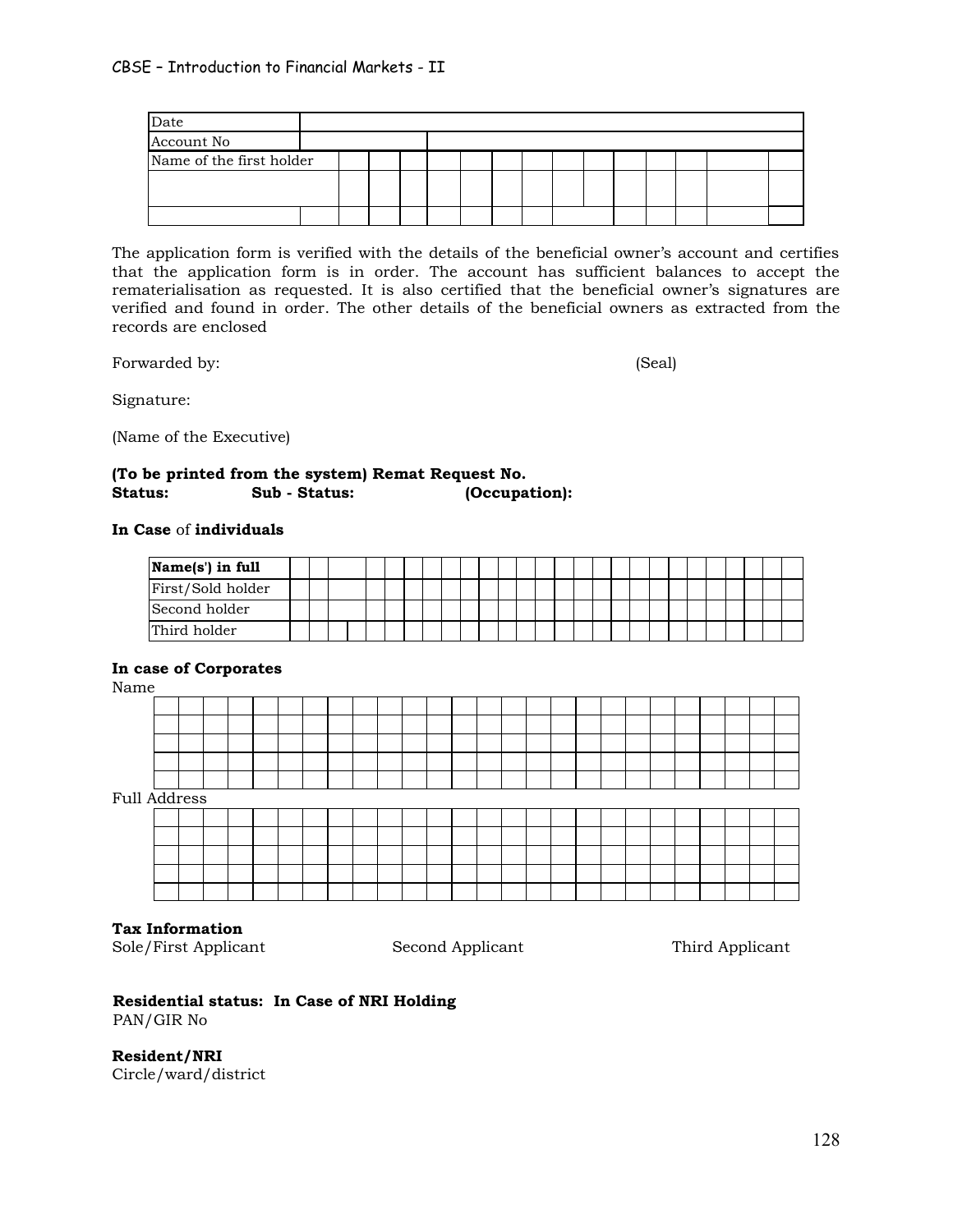| Indian Address   |  |  |  |  |  |  |  |  |  |  |  |
|------------------|--|--|--|--|--|--|--|--|--|--|--|
|                  |  |  |  |  |  |  |  |  |  |  |  |
| Foreign Address  |  |  |  |  |  |  |  |  |  |  |  |
|                  |  |  |  |  |  |  |  |  |  |  |  |
| Nationality      |  |  |  |  |  |  |  |  |  |  |  |
| RBI Approval No. |  |  |  |  |  |  |  |  |  |  |  |
| Bank Account No. |  |  |  |  |  |  |  |  |  |  |  |

Lock in Reason Lock in Release Date (dd-mm-yyyy)

# **Acknowledgment**

# **Participant's Name Address and ID (pre-printed serial no.)**

|                    | We hereby acknowledge the receipt of a rematerialisation request for |                                  | no. of shares |
|--------------------|----------------------------------------------------------------------|----------------------------------|---------------|
| of                 | (security details) from                                              | (Name) holding $a/c$             |               |
| no.                | surrendered on                                                       | (date) to be delivered in market |               |
| lots/jumbo lots of | certificates.                                                        |                                  |               |

# **Participant's Signature**   $(Scal)$

On receipt of RRF, the DP checks whether sufficient free balance of the securities sought to be rematerialized is available in the account of the client. If sufficient balance is available, the DP accepts the RRF and communicates the request to NSDL through the DPM system.

# **Summary/Recapitulation**

- · There are two depositories in India, namely, NSDL and CDSL.
- · For smooth functioning of the depository system, depository participants act as intermediary between the clients and the depository. They help in transfer of securities in a smooth manner. They also help in performing the task of changing physical securities into demat form and vice-versa.
- · ISIN is a unique identification number assigned to all the securities as per ISO (International Standards Organisation).
- · Dematerialisation is a process by which the physical share certificates of an investor are taken back by the Company and an equivalent number of securities are credited in electronic form at the request of the investor.
- · There are two types of trades: market and off market trades.
- · Rematerialisation is a process by which dematted securities are changed into physical form on the request of the client.

# **Let's revise - New Terms**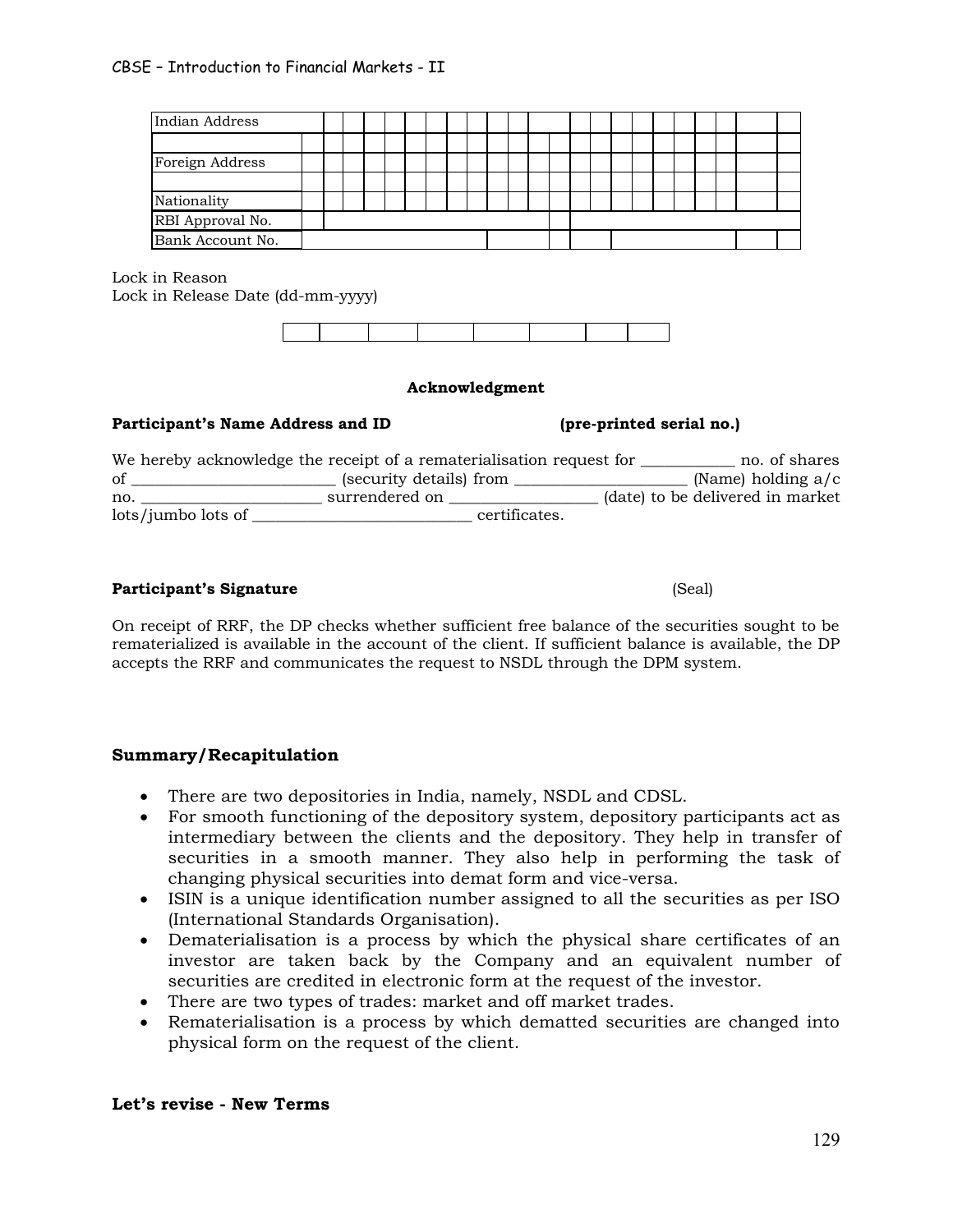| • International<br><b>Identification Number</b> | Securities<br>• Dematerialisation |
|-------------------------------------------------|-----------------------------------|
| • Rematerialisation                             | • Book entry system               |
| $\bullet$ Fungibility                           | • Beneficiary owner               |
| • Registered owner                              | Market Trades                     |
| • Off market trades                             | NSCCL                             |

# **Multiple Choice Questions—Time your efforts**

- Q.1 ISIN fro all securities, except government ones, is allotted by: a) NSE b) NSDL c) SEBI d) BSE
- Q.2 How many characters are there in ISIN? a) 14 b) 12 c) 11 d) 10
- Q.3 In ISIN, what does Code 08 signify?
	- a) Non voting equities
	- b) Unsecured Debentures
	- c) Warrants
	- d) Step Discount Bonds
- Q.4 When was CDSL formed?
	- a) September'99
	- b) August'00
	- c) February'99
	- d) January'00
- Q.5 Which organization provides for maintenance of ownership records in a book entry form?
	- a) BSE
	- b) NSCCL
	- c) Depositories
	- d) NSE
- Q.6 Who has permitted NSDL to allot an ISIN for demat shares?
	- a) NSCCL
	- b) CRISIL
	- c) ICICI
	- d) SEBI
- Q.7 Which character in ISIN alphabetic by nature? a) 6 b) 1 c) 4 d) 2
- Q.8 What is the code allotted as security type for "Unsecured Debentures"?
	- a) 05
	- b) 13
	- c) 01
	- d) 08
- Q.9 Which act in 1996 was passed to provide free transferability of securities with speed and accuracy?
	- a) Depositories Act
	- b) SEBI Act